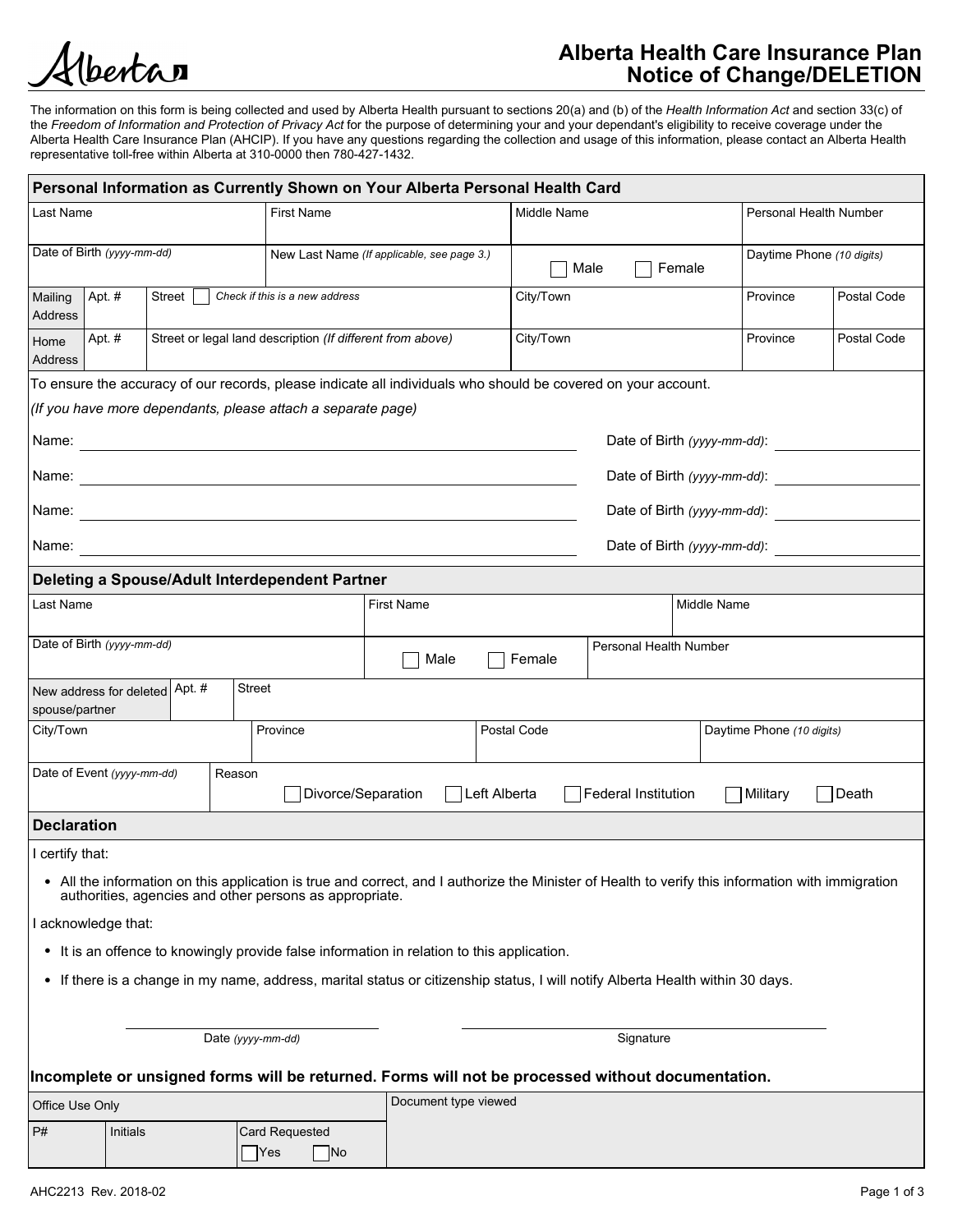| Delete Dependant 1                             |          |                   |                   |                        |                           |              |
|------------------------------------------------|----------|-------------------|-------------------|------------------------|---------------------------|--------------|
| Last Name                                      |          | <b>First Name</b> |                   |                        | <b>Middle Name</b>        |              |
| Date of Birth (yyyy-mm-dd)                     |          | Male              | Female            | Personal Health Number |                           |              |
| Date of Event (yyyy-mm-dd)                     | Reason   | Finished School   | $\exists$ Working | Married                | Left Alberta              | $\Box$ Death |
| Apt. #<br>New address for<br>deleted dependant | Street   |                   |                   |                        |                           |              |
| City/Town                                      | Province |                   | Postal Code       |                        | Daytime Phone (10 digits) |              |

| Delete Dependant 2                                       |          |                   |                |                        |                           |              |
|----------------------------------------------------------|----------|-------------------|----------------|------------------------|---------------------------|--------------|
| Last Name                                                |          | <b>First Name</b> |                |                        | Middle Name               |              |
| Date of Birth (yyyy-mm-dd)                               |          | Male              | Female         | Personal Health Number |                           |              |
| Date of Event (yyyy-mm-dd)                               | Reason   | Finished School   | $\Box$ Working | Married                | Left Alberta              | $\Box$ Death |
| Apt. #<br>Street<br>New address for<br>deleted dependant |          |                   |                |                        |                           |              |
| City/Town                                                | Province |                   | Postal Code    |                        | Daytime Phone (10 digits) |              |

| Delete Dependant 3                             |               |                 |             |                        |                           |              |
|------------------------------------------------|---------------|-----------------|-------------|------------------------|---------------------------|--------------|
| Last Name                                      |               | First Name      |             |                        | Middle Name               |              |
| Date of Birth (yyyy-mm-dd)                     |               | Male            | Female      | Personal Health Number |                           |              |
| Date of Event (yyyy-mm-dd)                     | Reason        | Finished School | Working     | Married                | Left Alberta              | $\Box$ Death |
| Apt. #<br>New address for<br>deleted dependant | <b>Street</b> |                 |             |                        |                           |              |
| City/Town                                      | Province      |                 | Postal Code |                        | Daytime Phone (10 digits) |              |

| Province<br>Daytime Phone (10 digits)<br>Postal Code<br>First Name<br>Middle Name<br>Last Name<br>Personal Health Number<br>Female<br>٦<br>Male<br>Reason<br>$\Box$ Working<br>Finished School<br>Left Alberta<br>$\Box$ Death<br><b>■</b> Married<br>Street<br>Apt. #<br>Province<br>Postal Code<br>Daytime Phone (10 digits) | deleted dependant    |  |  |             |
|--------------------------------------------------------------------------------------------------------------------------------------------------------------------------------------------------------------------------------------------------------------------------------------------------------------------------------|----------------------|--|--|-------------|
| Delete Dependant 4<br>Date of Birth (yyyy-mm-dd)<br>Date of Event (yyyy-mm-dd)<br>New address for<br>deleted dependant<br>City/Town                                                                                                                                                                                            | City/Town            |  |  |             |
|                                                                                                                                                                                                                                                                                                                                |                      |  |  |             |
|                                                                                                                                                                                                                                                                                                                                |                      |  |  |             |
|                                                                                                                                                                                                                                                                                                                                |                      |  |  |             |
|                                                                                                                                                                                                                                                                                                                                |                      |  |  |             |
|                                                                                                                                                                                                                                                                                                                                |                      |  |  |             |
|                                                                                                                                                                                                                                                                                                                                |                      |  |  |             |
|                                                                                                                                                                                                                                                                                                                                |                      |  |  |             |
|                                                                                                                                                                                                                                                                                                                                |                      |  |  |             |
|                                                                                                                                                                                                                                                                                                                                | AHC2213 Rev. 2018-02 |  |  |             |
|                                                                                                                                                                                                                                                                                                                                |                      |  |  | Page 2 of 3 |